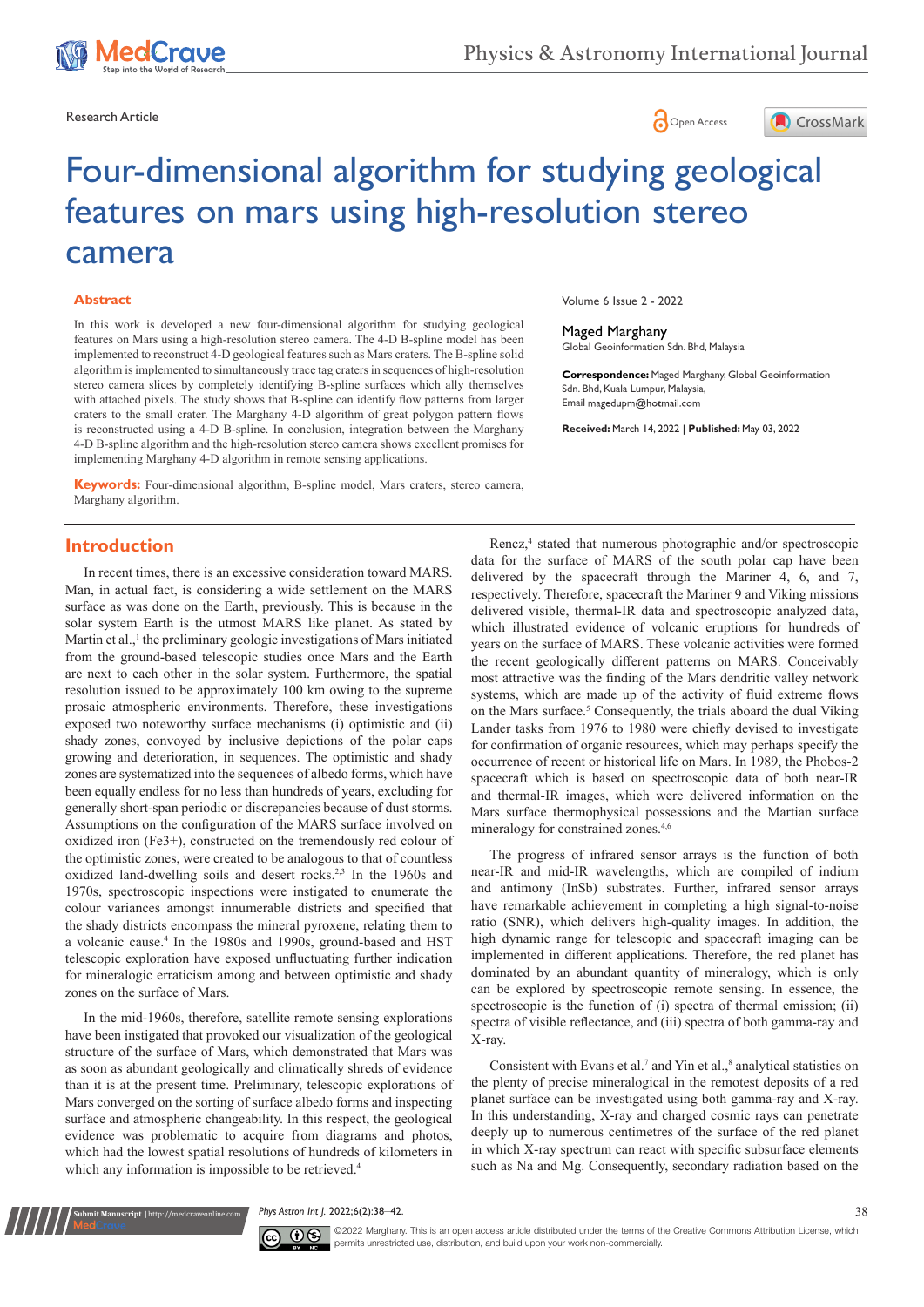concept of the black body can be distinguished through semiconductor and scintillator devices which are mainly based on the speculations of X-ray spectra intensity is proportional to gamma-ray energies and gas-filled intensities. In this view, both rock-made-up minerals such as Al, Si, P, and S and radioactive elements such as K, Th, U, and hydrogen can be traced by spectroscopic remote sensing techniques.

According to the above perspective, Burns<sup>9</sup> and Gaffey et al.,<sup>10</sup> stated the few microns of crystallinity and mineralogy of red planet surface can be detected by spectroscopy reflectance spectra signature. To this end, the sunlight spectra reflectance is taken into account to measure the amount of mineralogy on the Mars surface. However, spectra reflectance is restricted to a certain wavelength once the Sun radiation energy is great. In other words, the spectra thermal radiation range of 0.3 to 3.5 µm that emitted from the object is smaller than the reflected one. In this regard, the evidence of continental basaltic lava flows on the surface of the red planet is mainly traced by thermal emission, which indicates the abundance of thermal rocks on the Martian surface.<sup>11,12</sup> Numerous studies, therefore, are conducted on the red planet surface topography using the Hubble Space Telescope (HST). However, these investigations are delimited to terrain and landforms features. In this view, HST is a great NASA space observation device in which it involves advanced technology observation levels of the Spitzer Space Telescope; the Chandra X-ray; and the Compton Gamma Ray space sensors.13 HST, moreover, involves an advanced sensor that functions with a great spectral range of energy range between 20 [keV](https://en.wikipedia.org/wiki/Electronvolt) to 30 GeV. The spacecraft shuttles are embedded in a specific range of X-rays and gamma-rays, which are the core electromagnetic spectra exploited for planetary monitoring and surveying, for instance, the MARS. In this regard, both spectra relinquish detailed target measurement and geographical universal locations data in the solar system. Further, the physical object brightness in the nucleus, arms, and halo of a spiral galaxy can be precisely distinguished by both gamma-ray and X-ray from the surrounding galaxy. Nevertheless, in the timescales of a few seconds and minutes, the detected target from the spiral galaxy can be vanished as a tiny point in space.

In the last decade, the MARS express mission is well established by the efforts of the European Space Agency (ESA). Its name was derived because of its quick build compared to any other comparable planetary mission. Mars Express was launched on track for the Red Planet, voyaging at a speed of 10 800 km/hour, relative to the Earth. The mission is expected at perusing the red planet's atmosphere; ionosphere; surface and subsurface. In this regard, the red planet surface is investigated using a High-resolution Stereo Camera (HRSC) while visible and Infrared Mineralogical Mapping Spectrometer (OMEGA) is mainly for mineral rock studies. However, Mars subsurface is mainly observed by Subsurface Sounding Radar Altimeter (MARSIS). Consequently, 3-D geological structural features of the surface, crust, and interior of the red planet can be delivered by HRSC. On the other hand, Ultraviolet and Infrared Atmospheric Spectrometer (SPICAM); Energetic Neutral Atoms Analyzer (ASPERA); and Planetary Fourier Spectrometer (PFS) devices are mainly exploited to investigate the fluctuation of Mars ionosphere and atmosphere; respectively.

Now, the significant question is: in what logic can the similar algebraic formations reveal spaces considering 2-, 3- and 4-D? The novelty of this investigation is to reconstruct Mars geological features such as carter in a 4-D using a high-resolution stereo camera (HRSC) by developing a new algorithm is named by Marghany fourdimensional algorithm (M-4D). The main hypothesis is that 4-D is coded into 3-D of HRSC. To reconstruct 4-D from 3-D data, the 4-D spline is implemented in the stereo-image of HRSC data. Therefore,

Marghany's four-dimensional algorithm (M-4D) is aimed to be the specific 4-D algorithm in constructing carters in space-time dimension.

#### **Data sets**

Germany's space agency DLR has contributed to ESA in delivering HRSC sensors as the most significant support to the Mars Express mission. The foremost demonstrable of this mission, which arrive at Mars in late 2003 for searching the water and any vanishing civilization as significant signs of life. The HRSC is fixed on the spacecraft, which was specifically designed to investigate the red planet surface in high resolution. This perhaps aids in precise information regarding geological and mineralogical features besides the structure of the Martian atmosphere and its dealings with the surrounding universal galaxy (DLR, 2015). The HRSC, consequently, is delivered 3-D high tomography resolution of the red planet in the resolution of 10 meters in the perfect full-colour images. In some circumstances, HRSC can deliver the image in 2 m-resolution in specific red planet regions. In addition, HRSC can fuse different resolution images into two sorts of data because of sensor involves an ultra-high-resolution telephoto lens. Therefore, there is a great possibility to imaging any object on Mars within 2 to 3 m-resolution owing to the Super Resolution Channel (SRC) being involved in HRSC (Figure 1).



**Figure 1** High-resolution stereo camera (HRSC).

The HRSC camera system has two main cameras: (i) the High-Resolution Stereo head; and (ii) the SRC head. The High-Resolution Stereo head comprises nine CCD line sensors framed analogous behind a lens. On the other hand, the SRC head is constituted of a CCD array sensor and mirror telephoto lens. In this circumstance, an individual sensor accounts for the matching object on the Mars surface at a diverse angle. Three-dimensional images, therefore, are engendered by sequences of five strip images. Consequently, multispectral images are created using the residual four of the nine-line sensors are fit out with superior colour filters (Figure 2).



**Figure 2** HRSC camera scanning system.

The advance of this mission is that the spacecraft was located away from Mars by an approximate distance of 270 Km, which helps to deliver 9 image strips for every of the 5184 seven-micron square pixels with 12 m-resolution. In this view, the image has a 52 km swath and the lowest strip dimension of 300 Km, which relies on the spacecraft's data loading and transmission size. The Super Resolution Channel (SRC) is treated as a telephoto glass. At the epicentre, it offers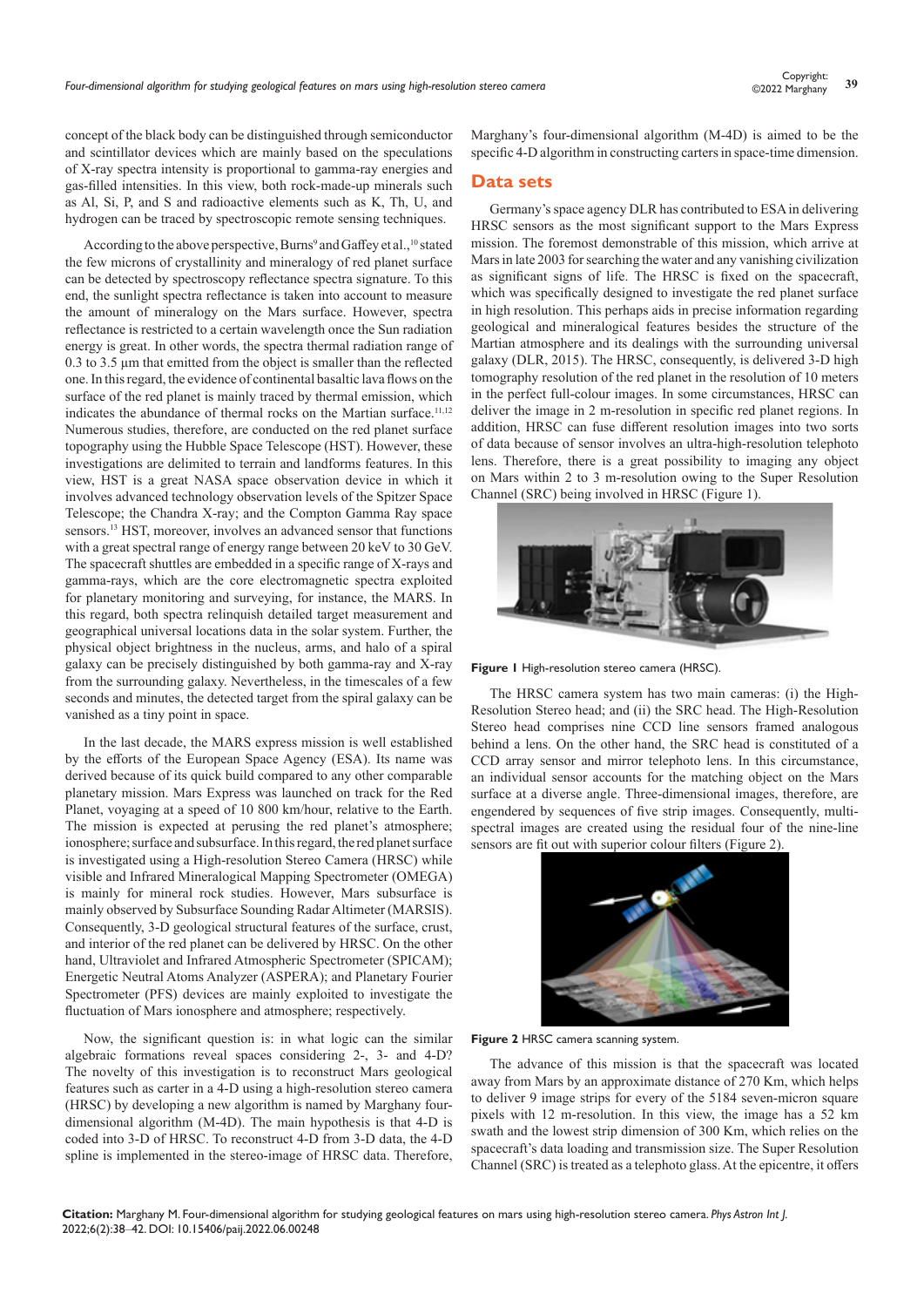coverage images of 2.3 Km *x* by 2.3 Km wide in the centre of the data strips. On the other hand, the surface information is recorded with a 2.3 m-resolution per pixel, which delivers precisely high-resolution geological features acquired by the stereo head.

## **Marghany four-dimensional algorithm**

Now, the question is: how to encode 2-D or 3-D sequences HRSC data into  $4-D$ ? Along with Marghany,<sup>14</sup> the  $4-D$  reconstructions of remotely sensed data must be considered as periodical fluctuation data. In other words, time series of sequences of remote sensing data over a similar space region must be implemented to reconstruct 4-D frame fluctuations of any object. To this end, encode the 3-D cartesian vector coordinates into interval  $\mu$  of 0, and one. This mathematically can be expressed as constrained set vectors  $|\vec{u}\rangle, |\vec{v}\rangle, |\vec{w}\rangle \in [0,1]$ . To transfer this 3-D vector set into 4-D surface consider that transitional surface set vector as  $|\vec{u}\rangle, |\vec{v}\rangle, |\vec{w}\rangle \in [|S\rangle, |t\rangle]$  where  $S|\vec{u}\rangle, S|\vec{v}\rangle, S|\vec{w}\rangle \in [|\vec{x}\rangle, |\vec{y}\rangle, |\vec{z}\rangle, \langle t|].$  In this regard, assume that number of solid geometrical transferred frame surfaces of  $S_0|\vec{u}\rangle, S_0|\vec{v}\rangle, S_o|\vec{w}\rangle, |t_0\rangle$  to  $S_n|\vec{u}\rangle, S_n|\vec{v}\rangle, S_n|\vec{w}\rangle, |t_n\rangle$  are considered and then interpreted mathematically as given by:

$$
\vec{V} \left[ |S\rangle |t\rangle \right] = S_n |\vec{u}\rangle, S_n |\vec{v}\rangle, S_n |\vec{w}\rangle, |t_n\rangle - S_0 |\vec{u}\rangle, S_0 |\vec{v}\rangle, S_o |\vec{w}\rangle, |t_0\rangle \tag{1.0}
$$

Equation 1.0 demonstrates the fluctuations frames dynamic motions as considering the time is the fourth dimension. In this sense, the periodic frame numbers are about 6 frames, which consumed 588 seconds to be transferred from the original frame to reference periodical frames  $|t_n\rangle$ . Therefore, the surface of  $|S_n\rangle$  turned into reference transferred curve  $|C_n, t\rangle$  of the fitted matrix  $|\vec{N}_{1 \times n}\rangle \cdot |\vec{P}_{n \times 3}\rangle$ , which is expressed by:  $\approx$   $\lambda$   $\approx$   $\lambda$   $\approx$   $\frac{1}{2}$   $\frac{1}{2}$   $\frac{1}{2}$   $\frac{1}{2}$ 

$$
|\bar{c}(t)\rangle = |\bar{N}_{\text{box}}\rangle \cdot |\bar{P}_{\text{box}}\rangle = (|\bar{N}_{0,\text{p}}(t)\rangle \cdot |\bar{N}_{\text{t,p}}(t)\rangle \cdot \dots \cdot |\bar{N}_{\text{a-t,p}}(t)\rangle) \begin{bmatrix} |\bar{P}_{0,x}\rangle & |\bar{P}_{0,y}\rangle & |\bar{P}_{0,z}\rangle \\ |\bar{P}_{1,x}\rangle & |\bar{P}_{1,y}\rangle & |\bar{P}_{1,z}\rangle \\ \vdots & \vdots & \ddots & \vdots \\ |\bar{P}_{n-1,x}\rangle & |\bar{P}_{n-1,y}\rangle & |\bar{P}_{n-1,z}\rangle \end{bmatrix} |\bar{S}_{0}\rangle
$$
(2.0)

Equation 2.0 says that any object in remote sensing data with time fluctuations can be represented in hyperpatches,<sup>15</sup> which are illustrations of surface and transferred curve frames over a fluctuation period.16 Let's assume that the blend control point matrix is  $(\vec{N}_{n\times3})$  and the formation fluctuation periodic knots planes are  $|O_i(u)\rangle, |O_j(v)\rangle, |O_k(w)\rangle$ , and  $|O_l(t)\rangle$  and lastly  $|I\rangle, |J\rangle, |K\rangle$ , and  $|I\rangle$  are the total number of knot reference frames of the curve space and periodical fluctuations from the original frame to the transferred reference frames. Therefore, the Marghany-4D (  $\langle \vec{M}_{4D} \rangle$ ) object reconstruction is then formulated as:

$$
\left| \vec{M}_{4D} \right\rangle = \sum_{i=1}^{I} \sum_{j=1}^{J} \sum_{k=1}^{K} \sum_{l=1}^{L} \left| \vec{C}(t)_{ijkl} \right\rangle \left| \vec{O}_i(\vec{S}_u) \right\rangle \left| \vec{O}_j(\vec{S}_v) \right\rangle \left| \vec{O}_k(\vec{S}_w) \right\rangle \left| \vec{O}_l(t) \right\rangle \tag{3.0}
$$

Following the procedures of Amini et al.<sup>17</sup> the  $|\vec{M}_{4D}\rangle$  order summation can be changed as obtained more efficient approaches to  $s$  imulate multi-dimensional  $|\vec{M}_{4D}\rangle$  consequences. To this end, HRSC frames data are accounted into 300 frames with 30 iterations to obtain a fitting algorithm, which took 588 seconds for every 6 frames of HRSC data.

The general algorithm to transfer from three to four dimensions using  $\left|\vec{M}_{4D}\right\rangle$  is straightforward, the quantity of factors for these circumstances is 60, 140, 280, and 504, respectively. In other words, quantity of factors for order *O* is  $(O + 1)(O + 2)(O + 3)(O + 4)$  / 6. In these regards, the considered number of four-dimensional is the fifth-order codes of  $25^{504}$ , where a number is also huge to judge to whatever consequential; it perhaps also be infinite.

## **Results and discussions**

Figure 3 shows the Mars craters within the Hellas Basin that were acquired on 17 December 2013 by HRSC camera on the location of Meridiani Planum. Therefore, 3.8 to 4.1 billion years ago, these series of Hellas basins are created post an inordinate asteroid stroke the red planet surface. These series of Hellas basins are then revised by the influences of the activities of wind, ice, water, and volcanic meanwhile they were shaped out. Farther than that, HRSC was proficient to visualize the craters in the ground- resolution is approximately 15 m per pixel with 25 Km across the image coverage. In this regard, 25 km across is the size of two imagined largest craters using HRSC. Consequently, the morphology of numerous topographies in the Hellas Basin and its backgrounds intensely recommends the existence of ice and glaciers; respectively. In this scene, the HRSC sensor delivers a clear 3-D geological features map of Mars owing to the high-resolution stereo head operating on push-broom mode. In this understanding, sensors imagine a line on the Mars surface upright to the milled track of the spacecraft and count on the orbital motion of the spacecraft to shift them as they imagined image sequences recognized as an image swath data.<sup>5,6</sup>



**Figure 3** 3-D crater image acquired by HRSC camera.

Figure 4 confirms liquid flow features in multidimensional space, which can be perceived exterior the huge crater, which is mainly presented as a four-dimensional geometrical pattern. The 4-D flow was constructed by the M-4D algorithm that designates that the evidence of such substances flowed out from the major crater's circumference into the next a smaller one. Additionally, the M-4D algorithm involves countless polygon patterns, which are allowed to revise into 4-D geometrical form as compared to the ones illustrated in Figure 3. It perhaps indicates the continuation of the water basin. Indeed, in the gravest portions of the basin, the atmospheric pressure is approximately 89% greater than at the carter surface, which may even recommend suitable circumstances for existing of an abundant amount of water. Consequently, Marghany's four-dimensional algorithm (M-4D) proposes that approximately craters in Hellas possibly will comprise water-ice glaciers numerous hundred meters thick, buried beneath several deposit dust layers which agrees with the report delivered by ESA.18

Figure 5 shows the Marghany four-dimensional algorithm (M-4D) of carter on Mars, which discriminates between the morphology of both larger and small carters. In addition, 4-D suggests a turbulent

**Citation:** Marghany M. Four-dimensional algorithm for studying geological features on mars using high-resolution stereo camera. *Phys Astron Int J.* 2022;6(2):38‒42. DOI: [10.15406/paij.2022.06.00248](https://doi.org/10.15406/paij.2022.06.00248)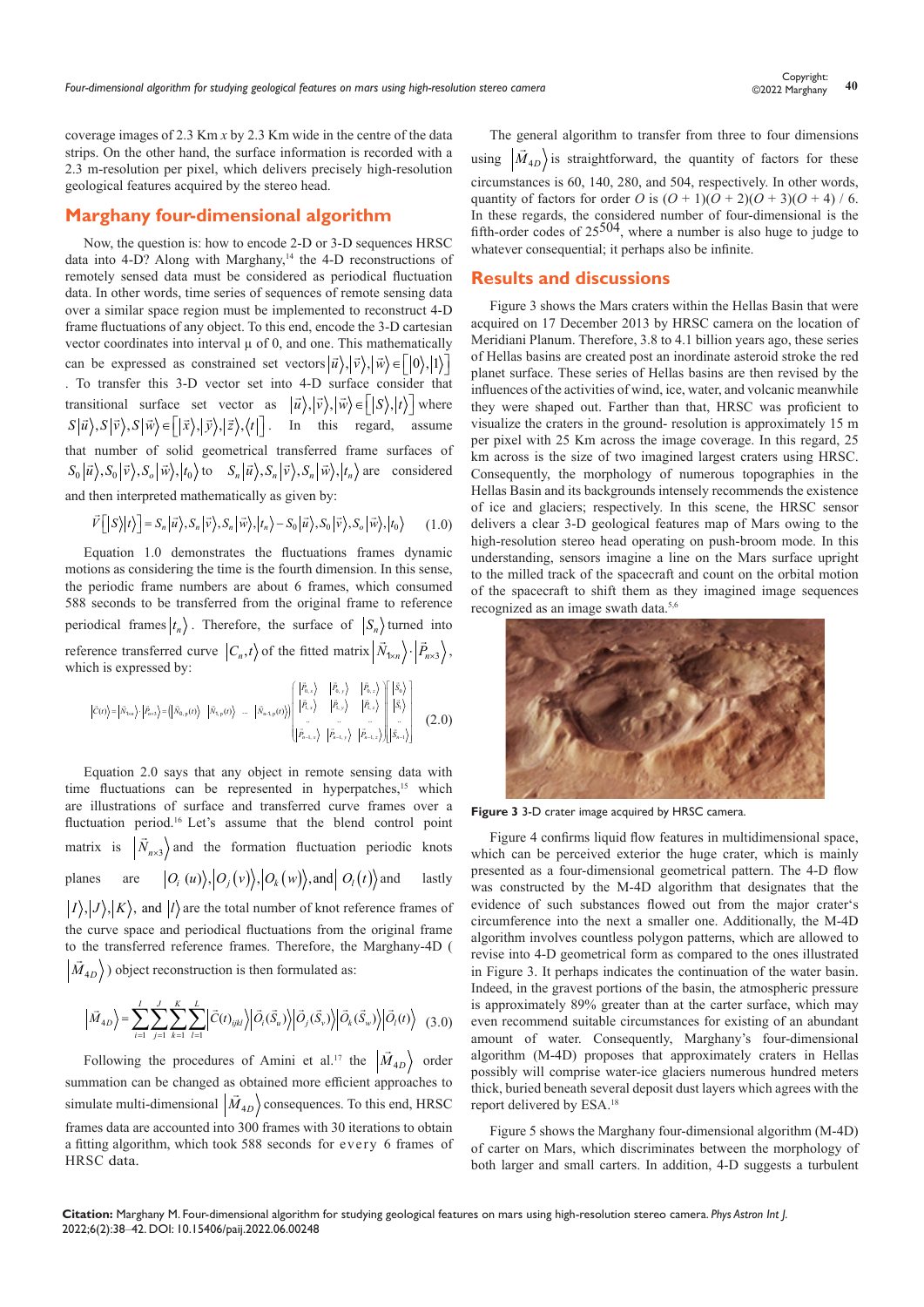pattern flow which is pronounced by irregular polygon patterns which are visualized in 4-D (Figure 5b). Therefore, Marghany's fourdimensional algorithm (M-4D) is divided the 3-D objects from HRSC data into hyperpatches. Consequently, the hyperpatches are signified using surfaces and curves. Then, the surface is described by locating one of the 3-D components to a constant integer value which is the defining the surfaces of hyperpatches.



**Figure 4** 4-D flow features using M-4D algorithm.



**Figure 5** Marghany's four-dimensional algorithm (M-4D) of Mars carter with different angle views of (a) 180° and (b) 85°.

The energy of the Marghany four-dimensional algorithm (M-4D) is circumscribed as the sum of every knot's weight energy, which is pronounced as the integral of the equivalent potential completed on the knot level surface, which positively approves the study of Waks et al.<sup>19</sup> The Marghany four-dimensional algorithm (M-4D) is constructed on the control knots of a 4-D grid. Consequently, algorithm energy is the function of all control knots which is related to frames of HRSC data. Entirely knot planes are improved despite the potential role of a function being split. The Marghany four-dimensional algorithm (M-4D) process is stopped since the threshold is larger than the length. This study supports the work of Marghany<sup>20</sup> which is based on 4-D reconstruction from hologram interferometry. It can be said Marghany's four-dimensional algorithm (M-4D) holds promises to implement the concept of 4-D in remote sensing applications and space technology too. Such Mars studies are required to be presented in high dimensions to acquire precise information on how the Mars features have deformed over billion of years.

#### **Conclusion**

The core involvement of this investigation is to develop a novel algorithm in 4-D geometrical features reconstruction, which is mainly known as the Marghany four-dimensional algorithm (M-4D). To this end, 3-D data of HRSC was acquired and then Marghany's fourdimensional algorithm (M-4D) was employed sequences of periodical HRSC data in a different frame of time and spaces. The study reveals that the M-4D algorithm can trace the 4-D liquid flow shape which could be proof of water's existence in the red planet. The existence of water, the 4-D visualization of the Marghany four-dimensional algorithm (M-4D) shows a great tectonic associated with a volcanic eruption. In conclusion, integration between the Marghany fourdimensional algorithm (M-4D) and the HRSC can be a promised tool for carter's 4-D reconstruction.

### **Acknowledgments**

None.

### **Conflicts of Interest**

None.

#### **References**

- 1. Martin LJ, PB James, A Dollfus, et al. Telescopic observations: Visual, photographic, polarimetric, in Mars , edited by HH Kieffer, BM Jakosky, MS Matthews, Univ. of Ariz. Press, Tucson 1992;pp. 34-70.
- 2. de Vaucouleurs G. Physics of the Planet Mars. Faber and Faber, London, 1954.
- 3. Mutch TA, RE Arvidson, JW Head, et al. The Geology of Mars, Princeton Univ. Press, Princeton NJ.
- 4. Rencz AN. Remote sensing for the earth sciences: manual of remote sensing 3(No. Ed. 3). John Wiley and sons, 1967.
- 5. Carr M. The surface of Mars. Cambridge, UK: Cambridge University Press, 2006.
- 6. Hartmann W. A Traveler's Guide to Mars: The Mysterious Landscapes of the Red Planet. New York: Workman Publishing, 2003.
- 7. Evans LG, RC Reedy, JI Trombka. Introduction to planetary remote sensing gamma ray spectroscopy, in Remote Geochemical Analysis: Elemental and Mineralogic Composition, C.M. Pieters and P.A.J. Englert, eds., Cambridge Univ. Press, 1993;pp.167-198.
- 8. Yin LI, JI Trombka I Adler, M Bielefeld. X -ray remote sensing techniques for geochemical analysis of planetary surfaces, in Remote Geochemical Analysis: Elemental and Mineralogic Composition, C.M. Pieters and P.A.J. Englert, eds., Cambridge Univ. Press, 1993;pp., 199‒212.
- 9. Burns RG. Origin of Electronic Spectra of Minerals in the Visible Near Infrared Region. In Remote Geochemical Analysis: Elemental and Mineralogical Composition, ed. C.M. Pieters and P.A.J. Englert, Cambridge: Cambridge Univ. Press.1993;pp.3 -29.
- 10. Gaffey SJ, LA McFadden, DB Nash. Ultraviolet, visible, and near  $\overline{-}$ infrared reflectance spectroscopy: Laboratory spectra of geologic materials. InRemote Geochemical Analysis: Elemental and Mineralogical Composition, CM Pieters, PAJ Englert, eds., pp. 43 –71. Cambridge: Cambridge Univ. Press. 1993.
- 11. Christensen PR. The spatial distribution of rocks on Mars. *Icarus.* 1986;68:217‒238.
- 12. Kahle AB, FD Palluconi, PR Christensen. Thermal emission spectroscopy: Application to the Earth and Mars, in Remote Geochemical Analysis: Elemental and Mineralogical Composition. C.M. Pieters and P.A.J. Englert, eds., Cambridge Univ. Press, 1993;pp.99-120.
- 13. Shelley C. NASA's Great Observatories. NASA. 2008.
- 14. Marghany M. Nonlinear Ocean Dynamics: Synthetic Aperture Radar. Elsevier, 2021.
- 15. Mortenson ME.1985,Geometric Modeling. John Wiely& sons, NewYork, 1985.
- 16. Amini AA, P Radeva, D Li. Measurement of 3D motion of myocardial material points from explicit B –surface reconstruction of tagged data". Medical Image Computing and Computer -Assisted Intervention, MIT, Cambridge, MA, October 1998b.
- 17. Amini AA, Y Chen, RW Curwen, et al. Coupled B -Snake Grids and Constrained Thin --Plate Splines for Analysis of 2 --D Tissue Deformations from Tagged MRI". *IEEE Transactions on Medical Imaging.* 1998a:17(3):344 ‒356.

**Citation:** Marghany M. Four-dimensional algorithm for studying geological features on mars using high-resolution stereo camera. *Phys Astron Int J.* 2022;6(2):38‒42. DOI: [10.15406/paij.2022.06.00248](https://doi.org/10.15406/paij.2022.06.00248)